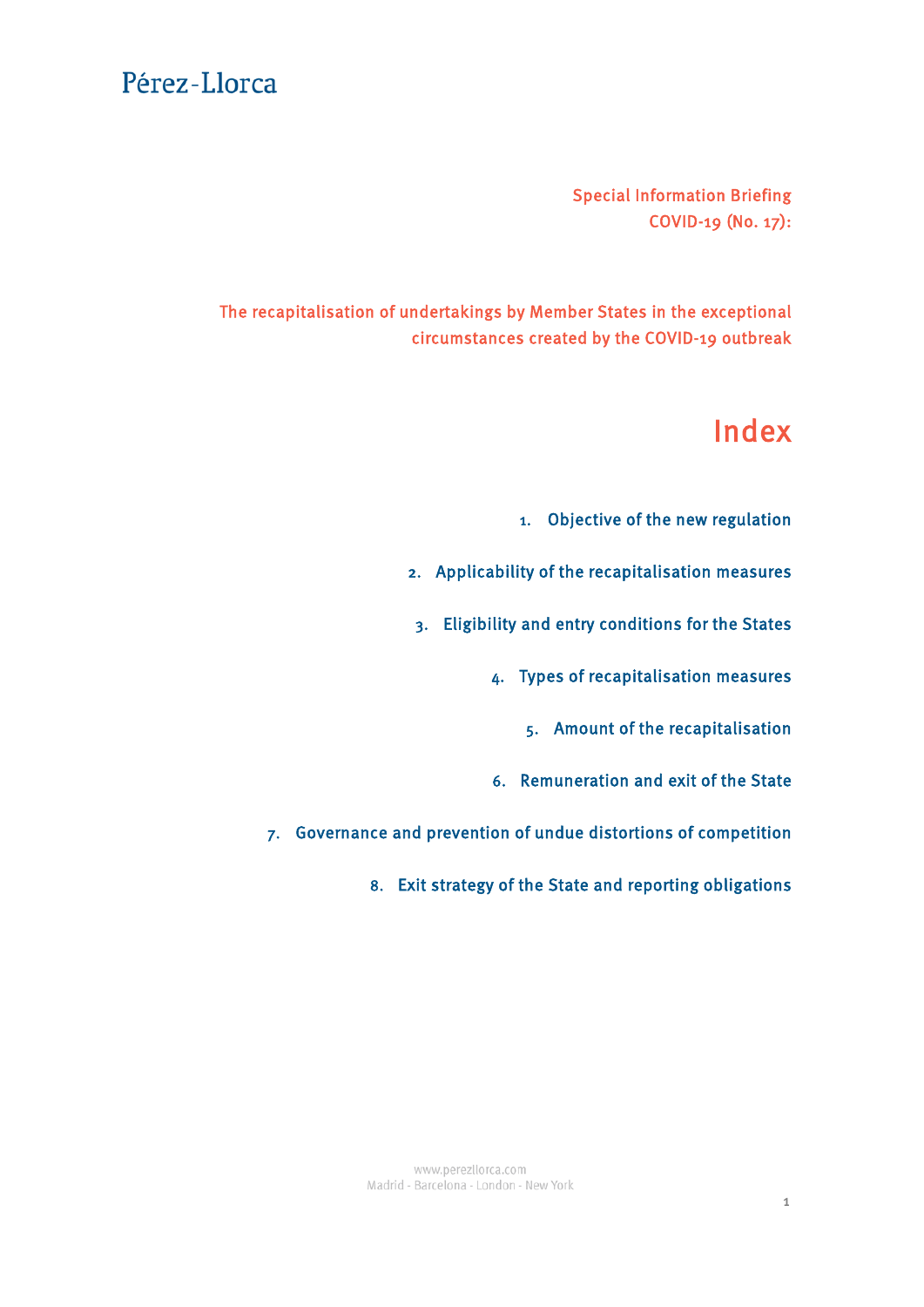<span id="page-1-0"></span>Madrid, 11 May 2020

On 8 May 2020, the second amendment to the Temporary Framework for State aid measures to support the economy in the context of the current COVID-19 outbreak (the "Temporary Framework"), approved by the European Commission's Communication of 19 March 2020, was published<sup>[1](#page-1-1)</sup>. This new amendment establishes the criteria of European Union ("EU") law on State aid, which will allow Member States to provide public support in the form of equity and/or hybrid capital instruments to undertakings facing financial difficulties due to the COVID-19 outbreak, i.e. to recapitalise companies that are facing difficulties due to COVID-19.

It is worth remembering that the Temporary Framework sets out the conditions of compatibility which the European Commission will, in principle, apply to all aid granted by Member States to support the economy in the context of the current COVID-19 outbreak, on the basis of Article  $107(3)(b)$  of the Treaty on the Functioning of the EU ("TFEU"). Under Article  $107(3)(b)$  of the TFEU, the European Commission may declare aid which is granted by a Member State to remedy a serious disturbance in its economy to be compatible with the internal market.

The main development contained in the second amendment of the Temporary Framework, published on 8 May 2020, is that it establishes the criteria that the European Commission will apply from now on to allow Member States to provide public support in the form of equity and/or hybrid capital instruments to companies facing financial difficulties due to the COVID-19 outbreak. These measures have been called "COVID-19 recapitalisation measures".

This legal briefing provides a general analysis of this new regulation.

#### 1. Objective of the new regulation

The amendment of the Temporary Framework aims at ensuring that the disruption of the economy does not result in the unnecessary exit from the market of undertakings that were viable before the COVID-19 outbreak. The European Commission considers that reduced equity for undertakings in markets with low demand and disrupted supply aggravates the risk of a serious economic downturn, which could potentially affect the whole EU economy for a long period of time. The Commission also considers that well-targeted public interventions providing equity and/or hybrid capital instruments to undertakings could reduce the risk for the EU economy of a significant number of insolvencies.

According to the Temporary Framework, the COVID-19 recapitalisation measures must not exceed the minimum needed to ensure the viability of the beneficiary, and should not go beyond restoring its capital structure to the one predating the COVID-19 outbreak (31 December 2019). In addition, large undertakings must report on how the aid received supports their activities in line with EU

 $\overline{\phantom{a}}$ 

<span id="page-1-1"></span> $1$  C(2020) 1863 final.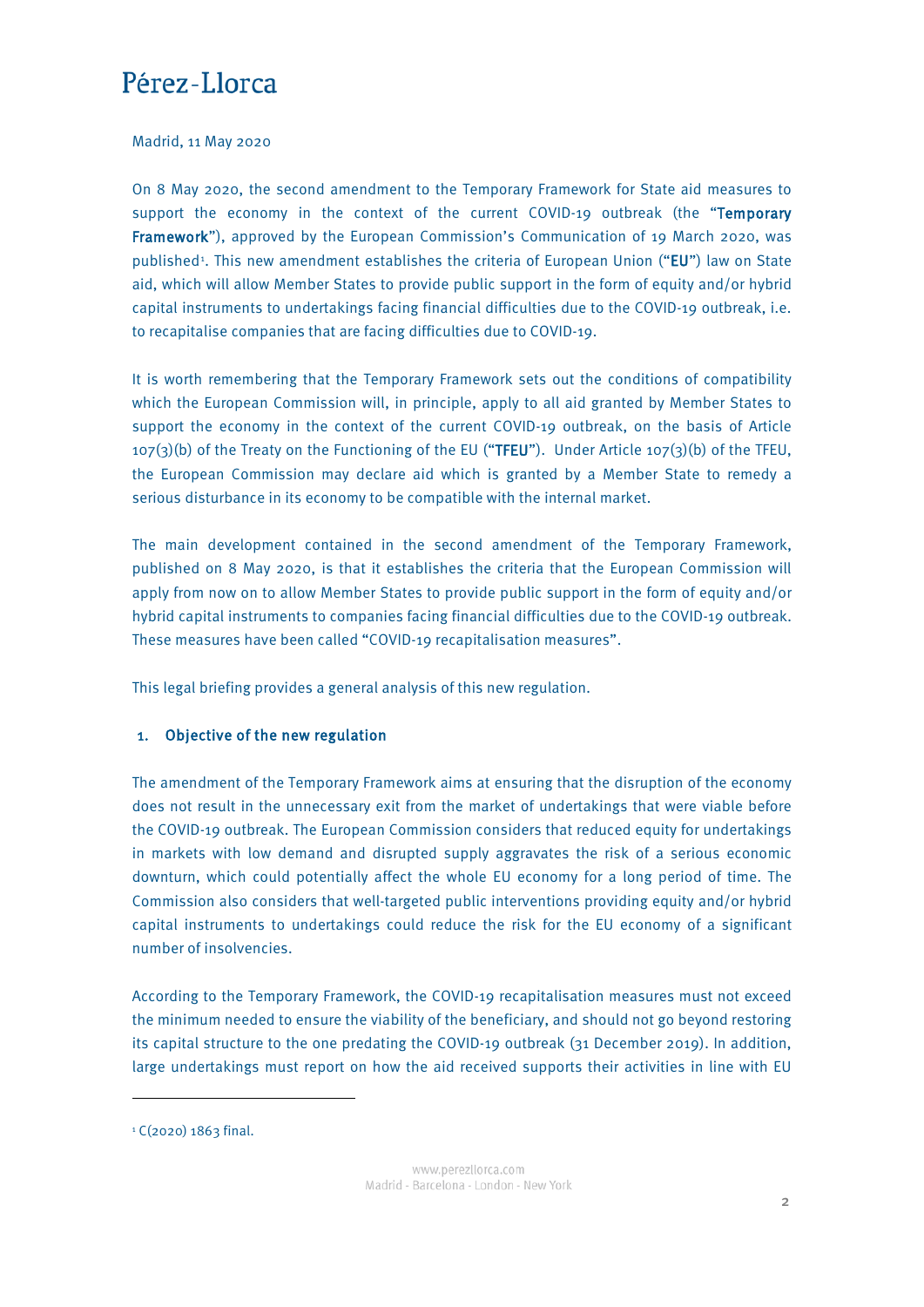<span id="page-2-0"></span>objectives and national obligations linked to the green and digital transformation, including the EU objective of climate neutrality by 2050.

It establishes the general principle that the COVID-19 recapitalisation measures should only be considered if no other appropriate solution can be found. Furthermore, such measures are subject to stringent conditions because they are highly distortive for competition between undertakings. The Temporary Framework regulates, in detail, (i) the State's entry, remuneration and exit from the undertakings concerned, (ii) the governance of recapitalised undertakings and (iii) other measures to limit distortions of competition.

#### 2. Applicability of the recapitalisation measures

For the recapitalisation measures to be covered by the Temporary Framework, they must be granted before 1 July 2021.

COVID-19 recapitalisation measures can be granted for both large undertakings and small and medium-sized enterprises ("SMEs").

#### 3. Eligibility and entry conditions for the States

The COVID-19 recapitalisation measures must fulfil the following conditions:

- a) Without the State intervention the beneficiary would go out of business or would face serious difficulties to maintain its operations. Such difficulties may be shown by the deterioration of, in particular, the beneficiary's debt to equity ratio or similar indicators;
- b) It is in the common interest to intervene. This may relate to avoiding social hardship and market failure due to significant loss of employment, the exit of an innovative company, the exit of a systemically important company, the risk of disruption to an important service, or similar situations duly substantiated by the Member State concerned;
- c) The beneficiary is not able to find financing on the markets at affordable terms and the horizontal measures existing in the Member State concerned to cover liquidity needs are insufficient to ensure its viability; and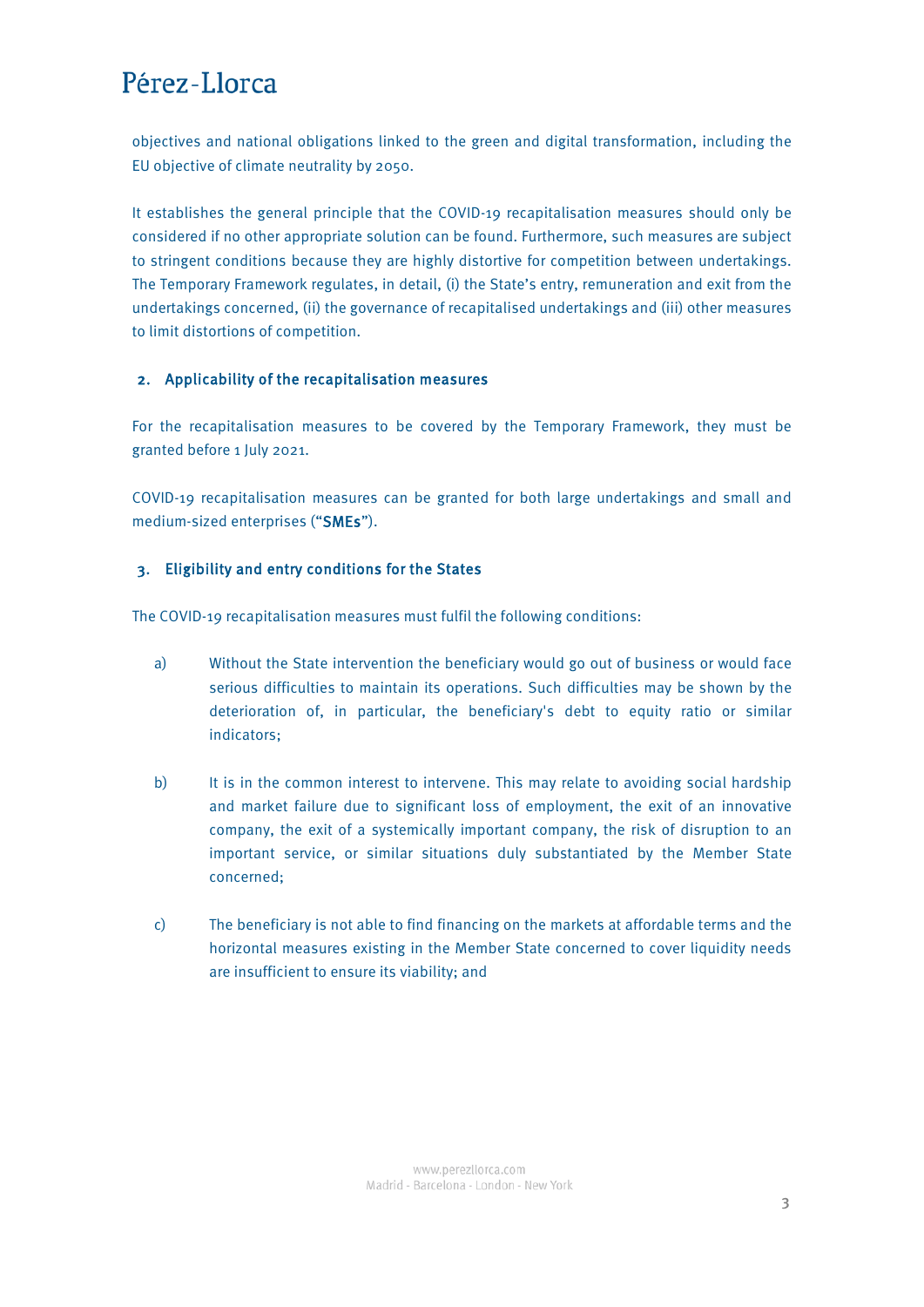**.** 

d) The beneficiary is not an undertaking that was already in difficulty on 31 December 2019, within the meaning of the General Block Exemption Regulation[2.](#page-3-0)

According to Article 2(18) of the General Block Exemption Regulation, an undertaking in difficulty is an undertaking in respect of which at least one of the following circumstances occurs:

- a) in the case of a limited liability company, where more than half of its subscribed share capital has disappeared as a result of accumulated losses; this is the case when deduction of accumulated losses from reserves (and all other elements generally considered as part of the own funds of the company) leads to a negative cumulative amount that exceeds half of the subscribed share capital;
- b) in the case of a company where at least some members have unlimited liability for the debt of the company, where more than half of its capital as shown in the company accounts has disappeared as a result of accumulated losses;
- c) where the undertaking is subject to collective insolvency proceedings or fulfils the criteria under its domestic law for being placed in collective insolvency proceedings at the request of its creditors;
- d) where the undertaking has received rescue aid and has not yet reimbursed the loan or terminated the guarantee, or has received restructuring aid and is still subject to a restructuring plan;
- e) in the case of an undertaking that is not an SME, where, for the past two years:
	- 1) the undertaking's book debt to equity ratio has been greater than 7,5 and
	- 2) the undertaking's EBITDA interest coverage ratio has been below 1,0.

In order to adopt COVID-19 recapitalisation measures, a written request must be made by the prospective beneficiary undertakings. Member States must provide evidence of such a written request as part of the notification of the individual aid measure to the Commission.

The Temporary Framework applies to both COVID-19 recapitalisation schemes and individual aid measures. When approving a scheme, the Commission will request the separate notification of individual aid above the threshold of EUR 250 million. In relation to such notifications, the Commission will assess (i) whether existing financing in the market or horizontal measures to

<span id="page-3-0"></span><sup>2</sup> Commission Regulation (EU) No 651/2014 of 17 June 2014 declaring certain categories of aid compatible with the internal market in application of Articles 107 and 108 of the Treaty (the "General Block Exemption Regulation"). OJ L 187 of 26.6.2014, p. 1-78.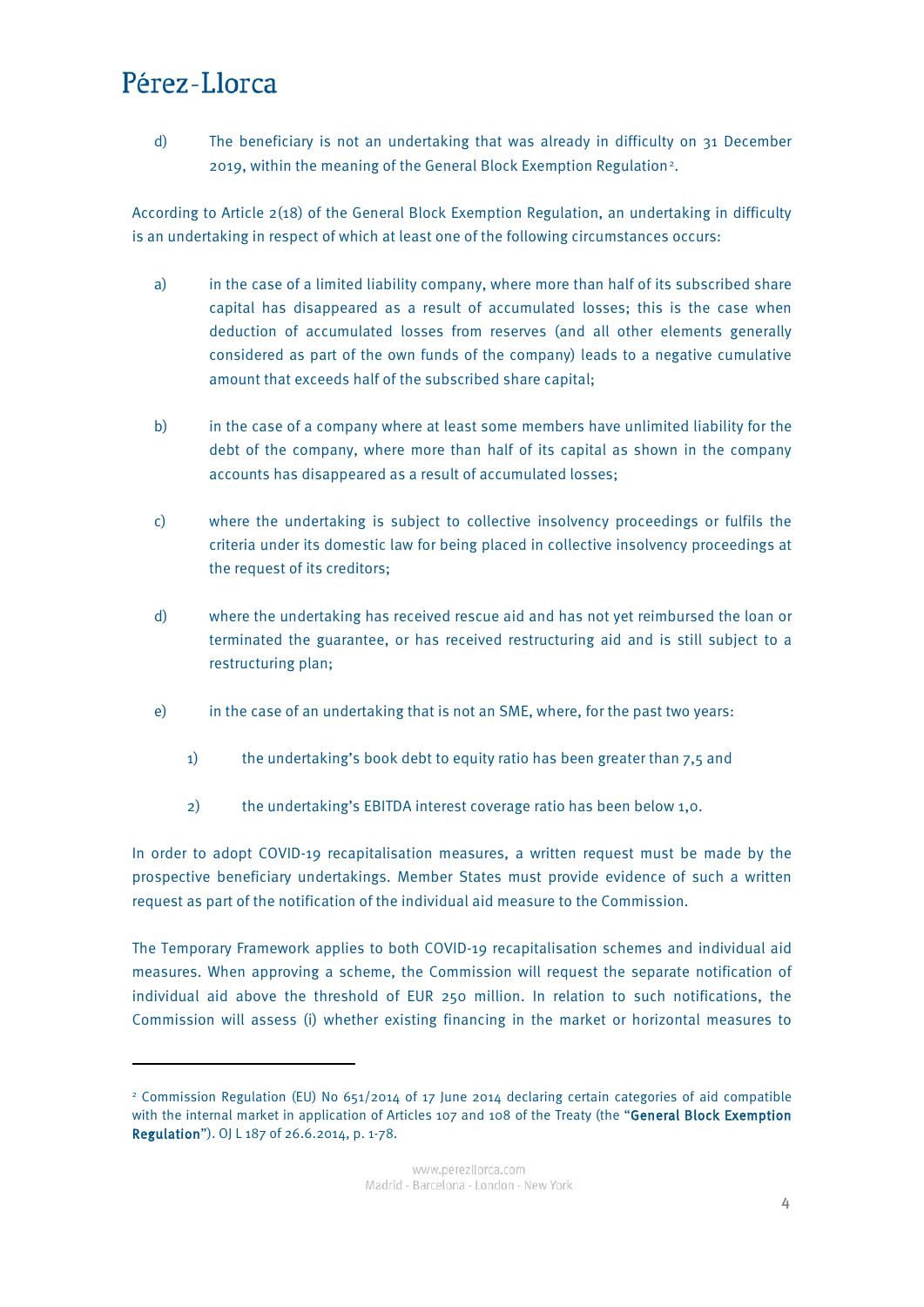<u>.</u>

<span id="page-4-0"></span>cover liquidity needs are insufficient to ensure the viability of the beneficiary; (ii) that the selected recapitalisation instruments and the conditions attached to them are appropriate to address the beneficiary's serious difficulties; (iii) that the aid is proportionate; and (iv) that the other conditions of the Temporary Framework are complied with.

#### 4. Types of recapitalisation measures

The Commission recalls that the TFEU is neutral as regards public versus private ownership. Article 345 of the TFUE provides that Treaties shall in no way prejudice the rules in Member States governing the system of property ownership. The Commission also recalls that, if Member States purchase existing shares of undertakings at market price or invest *pari passu* with private shareholders, this normally does not constitute State aid. Similarly, if Member States decide to purchase newly issued shares and/or provide undertakings with other types of equity support or hybrid capital instruments on market terms, i.e. under conditions complying with the Market Economy Operator Principle, this also does not constitute State aid.

After clarifying these points, the Temporary Framework establishes that Member States can provide COVID-19 recapitalisation measures using two distinct sets of recapitalisation instruments:

- a) equity instruments, in particular, the issuance of new common or preferred shares; and/or
- b) instruments with an equity component (referred to as 'hybrid capital instruments'<sup>[3](#page-4-1)</sup>), in particular profit participation rights, silent participations and convertible secured or unsecured bonds.

The State intervention can take the form of any variation of the above instruments, or a combination of equity and hybrid capital instruments. Member States may also underwrite the above instruments in the context of a market offering, under the condition that any resulting State intervention in a beneficiary meets the conditions set out in the Temporary Framework. The Member State must ensure that the selected recapitalisation instruments and the conditions attached thereto are appropriate to address the beneficiary's recapitalisation needs, while at the same time being the least distortive to competition.

<span id="page-4-1"></span><sup>3</sup> Hybrid capital instruments are instruments that have characteristics of debt as well as of equity. For instance, convertible bonds are remunerated like bonds until they are converted into equity. The assessment of the overall remuneration of hybrid capital instruments thus depends on the one hand on their remuneration while they are debt-like instruments and on the other hand on the conditions for conversion into equity-like instruments.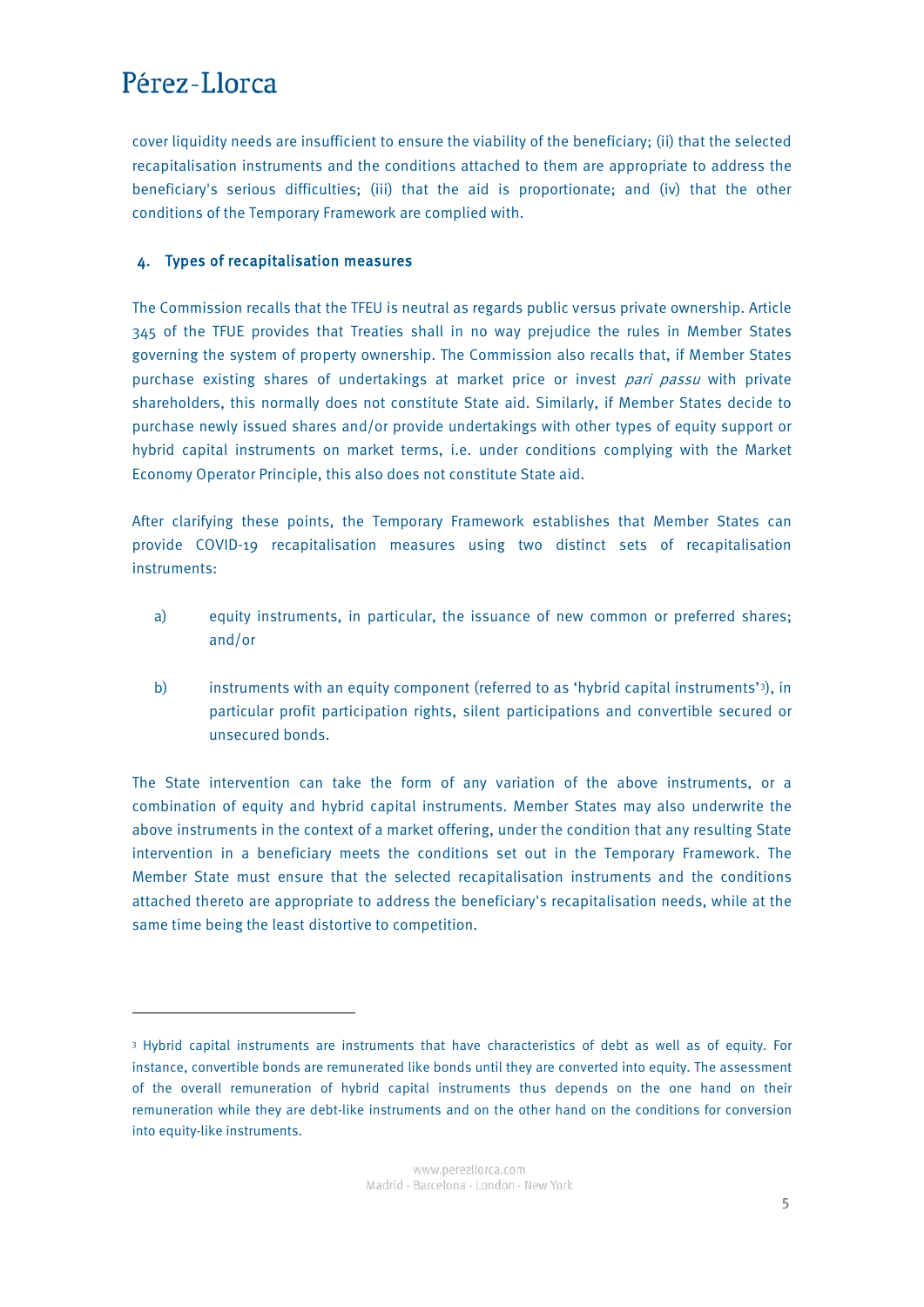#### <span id="page-5-0"></span>5. Amount of the recapitalisation

No quantitative limits have been set, unlike with other measures provided for in the Temporary Framework. However, in order to ensure proportionality of the aid, the amount of the COVID-19 recapitalisation must not exceed the minimum needed to ensure the viability of the beneficiary, and should not go beyond restoring the capital structure of the beneficiary to the one predating the COVID-19 outbreak (31 December 2019). In assessing the proportionality of the aid, State aid received or planned in the context of the COVID-19 outbreak will be taken into account.

#### 6. Remuneration and exit of the State

#### A. General principles

The State shall receive appropriate remuneration for the investment. The closer the remuneration is to market terms, the lower the potential competition distortion caused by the State intervention.

The COVID-19 recapitalisation should be redeemed when the economy stabilises. The Commission considers it appropriate to give the beneficiary sufficient time to redeem the recapitalisation. The Member State must put a mechanism in place to gradually incentivise redemption.

The remuneration of the COVID-19 recapitalisation measure should be increased in order to converge with market prices to provide an incentive to the beneficiary and to the other shareholders to redeem the State recapitalisation measure and to minimise the risk of distortions of competition.

#### B. Remuneration of equity instruments

**.** 

A capital injection by the State, or an equivalent intervention, shall be conducted at a price that does not exceed the average share price of the beneficiary over the 15 days preceding the request for the capital injection. If the beneficiary is not a publicly listed company, an estimate of its market value should be established by an independent expert.

Any recapitalisation measure shall include a step-up mechanism increasing the remuneration of the State, to incentivise the beneficiary to buy back the State capital injections. This increase in remuneration can take the form of additional shares granted to the State<sup>[4](#page-5-1)</sup> or other mechanisms, and should correspond to a minimum of 10% increase in the remuneration of the State (for the participation resulting from the State's COVID-19 equity injection that has not been repaid), for each of the step-up steps:

<span id="page-5-1"></span><sup>4</sup> Additional shares can, for instance, be granted via the issuance of convertible bonds at the date of the recapitalisation, which will be converted into equity at the date of trigger of the step-up mechanism.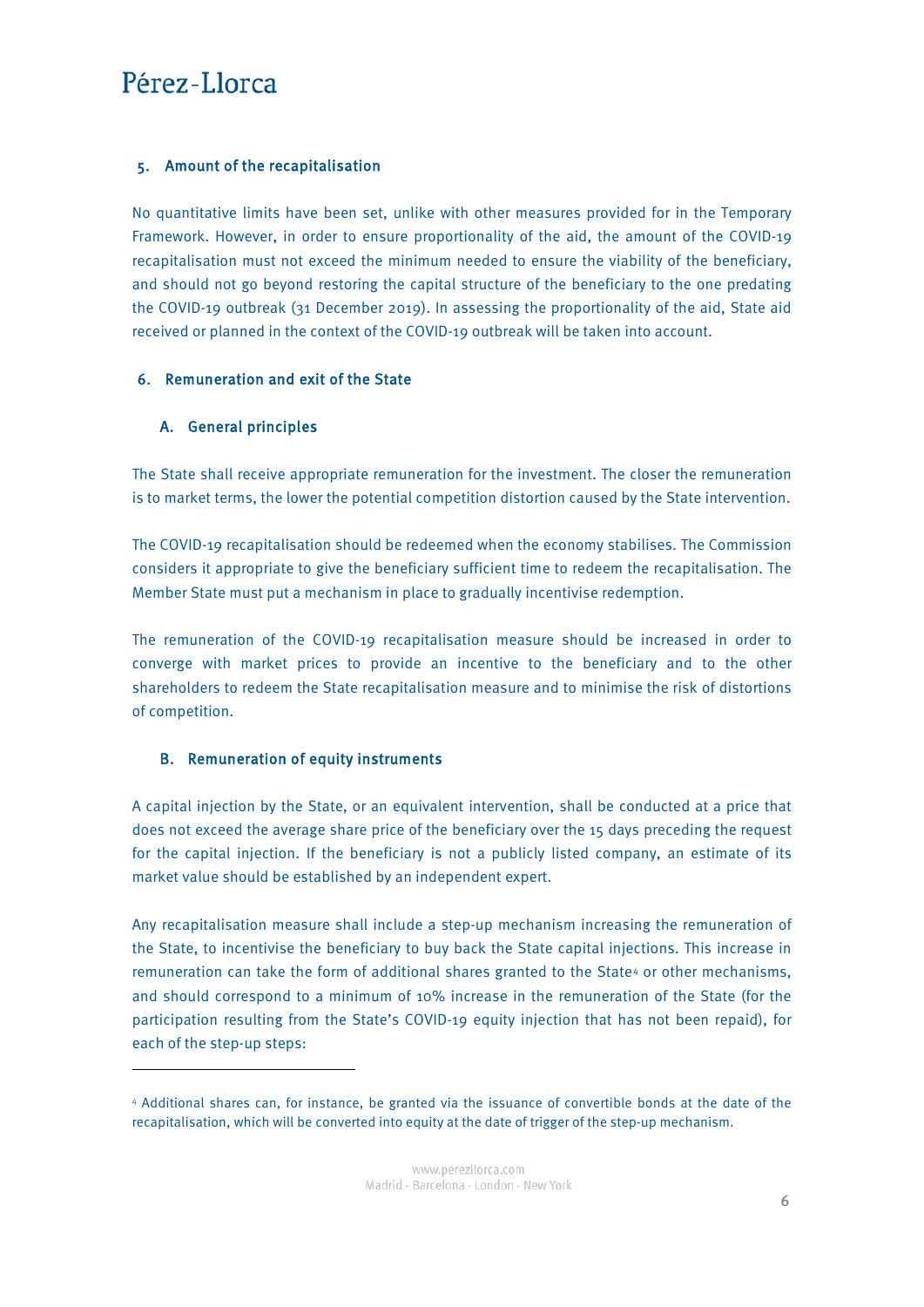- a) Four years after the COVID-19 equity injection, if the State has not sold at least  $40$ percent of its equity participation resulting from the COVID-19 equity injection, the step-up mechanism will be activated.
- b) Six years after the COVID-19 equity injection, if the State has not sold in full its equity participation resulting from the State's COVID-19 equity injection, the step-up mechanism will again be activated[5.](#page-6-0)

If the beneficiary is not a publicly listed company, Member States may decide to implement each of the two steps one year later, i.e. five years and seven years after the granting of the COVID-19 equity injection, respectively.

The Commission may accept alternative mechanisms, provided they overall lead to a similar outcome with regard to the incentive effects on the exit of the State and a similar overall impact on the State's remuneration.

The beneficiary should have, at any time, the possibility to buy back the equity stake that the State has acquired. To ensure that the State receives appropriate remuneration for the investment, the buy-back price should be the higher amount of: (i) the nominal investment by the State increased by an annual interest remuneration 200 basis points higher than presented in the table below<sup>[6](#page-6-1)</sup> or (ii) the market price at the moment of the buy-back.

As an alternative, the State may sell at any time its equity stake at market prices to purchasers other than the beneficiary. Such a sale requires, in principle, an open and non-discriminatory consultation of potential purchasers or a sale on the stock exchange. The State may give existing shareholders priority rights to buy at the price resulting from the public consultation.

#### C. Remuneration of hybrid capital instruments

The overall remuneration of hybrid capital instruments must adequately factor in the following elements:

a) the characteristics of the instrument chosen, including its level of subordination, risk and all modalities of payment;

 $\overline{\phantom{a}}$ 

<span id="page-6-0"></span><sup>5</sup> For instance, if the step-up takes the form of the grant to the State of additional shares. If the State's participation in a beneficiary is 40% as a result of its capital injection, and if the State does not sell its participation before the requested date, the State's participation should increase by at least 0.1x40%=4% to reach 44% four years after the COVID-19 equity injection, and to reach 48% six years after COVID-19 equity injection, resulting in a corresponding dilution of the stakes of other shareholders.

<span id="page-6-1"></span><sup>6</sup> The 200 bps increase does not apply in year 8 and onwards.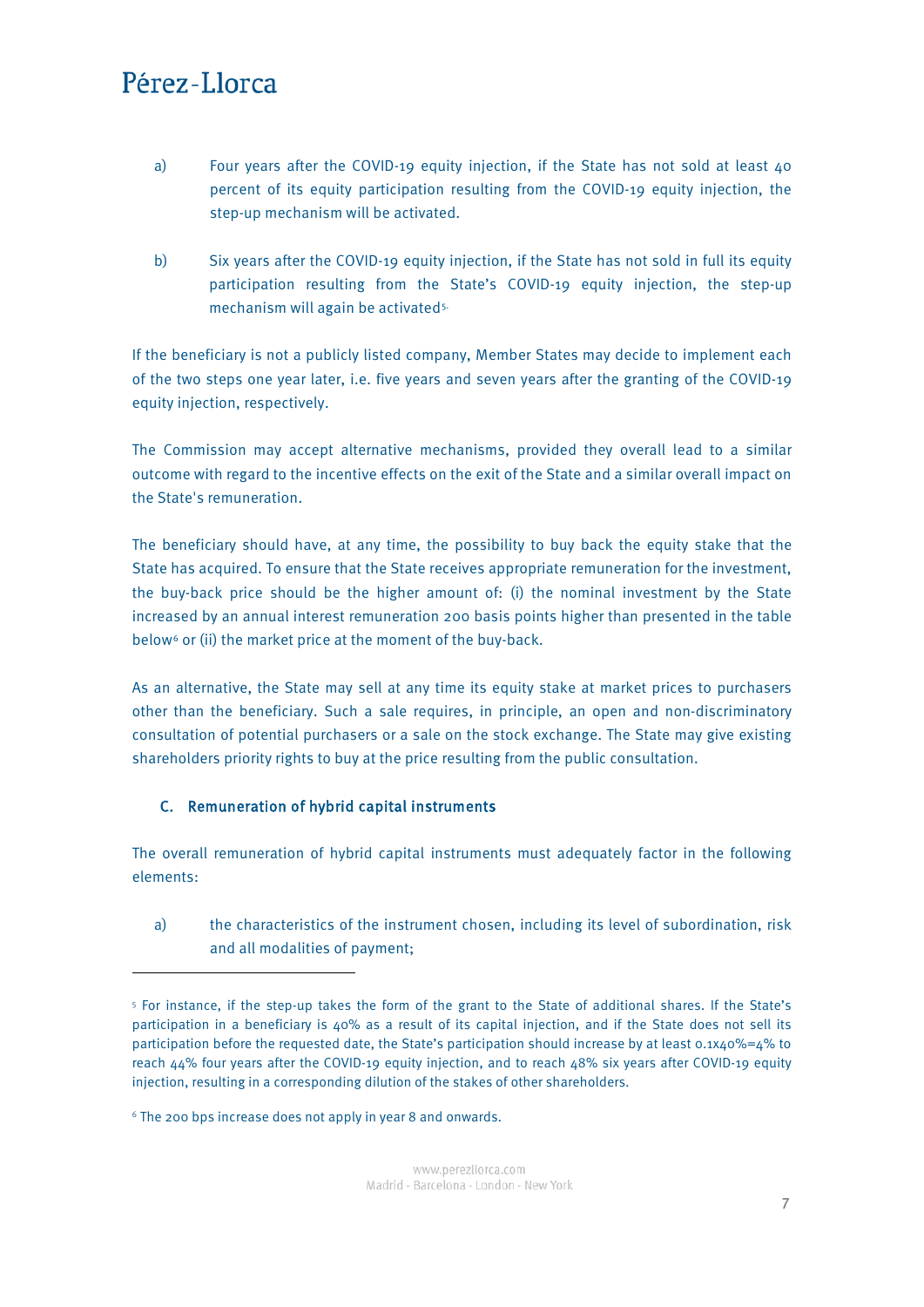<u>.</u>

- <span id="page-7-0"></span>b) built-in incentives for exit (such as step-up and redemption clauses); and
- c) an appropriate benchmark interest rate.

The minimum remuneration of hybrid capital instruments until they are converted into equity-like instruments shall be at least equal to the base rate (1 year IBOR or equivalent as published by the Commission[7](#page-7-1)), plus the premium as set out below.

|                        | 1 <sup>st</sup> year | $2^{nd}$ and $3^{rd}$ year $4^{th}$ and $5^{th}$ | vear    | $16th$ and $7th$<br>vear | 8 <sup>th</sup> year<br>and after |
|------------------------|----------------------|--------------------------------------------------|---------|--------------------------|-----------------------------------|
| <b>SME<sub>s</sub></b> | 225 bps              | $\frac{1}{2}$ 325 bps                            | 450 bps | 600 bps                  | 800 bps                           |
| Large<br>enterprises   | 250 bps              | $\frac{1}{2}$ 350 bps                            | 500 bps | 700 bps                  | 950 bps                           |

Remuneration of hybrid capital instruments: 1-year IBOR +

The conversion of hybrid capital instruments into equity shall be conducted at  $5$  percent or more below TERP (Theoretical Ex-Rights Price) at the time of the conversion.

After conversion into equity, a step-up mechanism must be included to increase the remuneration of the State, to incentivise the beneficiaries to buy back the State capital injections. If the equity resulting from the State's COVID-19 intervention is still owned by the State two years after the conversion into equity, the State shall receive an additional share of ownership of the beneficiary in addition to its remaining participation resulting from the State's conversion of the COVID-19 hybrid capital instruments. This additional share of ownership shall be at a minimum 10 percent of the remaining participation resulting from the conversion. The Commission may accept alternative step-up mechanisms provided they have the same incentive effect and a similar overall impact on the State's remuneration.

#### 7. Governance and prevention of undue distortions of competition

In order to prevent undue distortions of competition, beneficiaries must not engage in aggressive commercial expansion financed by State aid and beneficiaries must not take excessive risks. As a

<span id="page-7-1"></span><sup>7</sup> Base rates calculated in accordance with the Communication from the Commission on the revision of the method for setting the reference and discount rates (OJ C 14, 19.01.2008, p.6.), published on the website of DG Competition a[t https://ec.europa.eu/competition/state\\_aid/legislation/reference\\_rates.html](https://ec.europa.eu/competition/state_aid/legislation/reference_rates.html)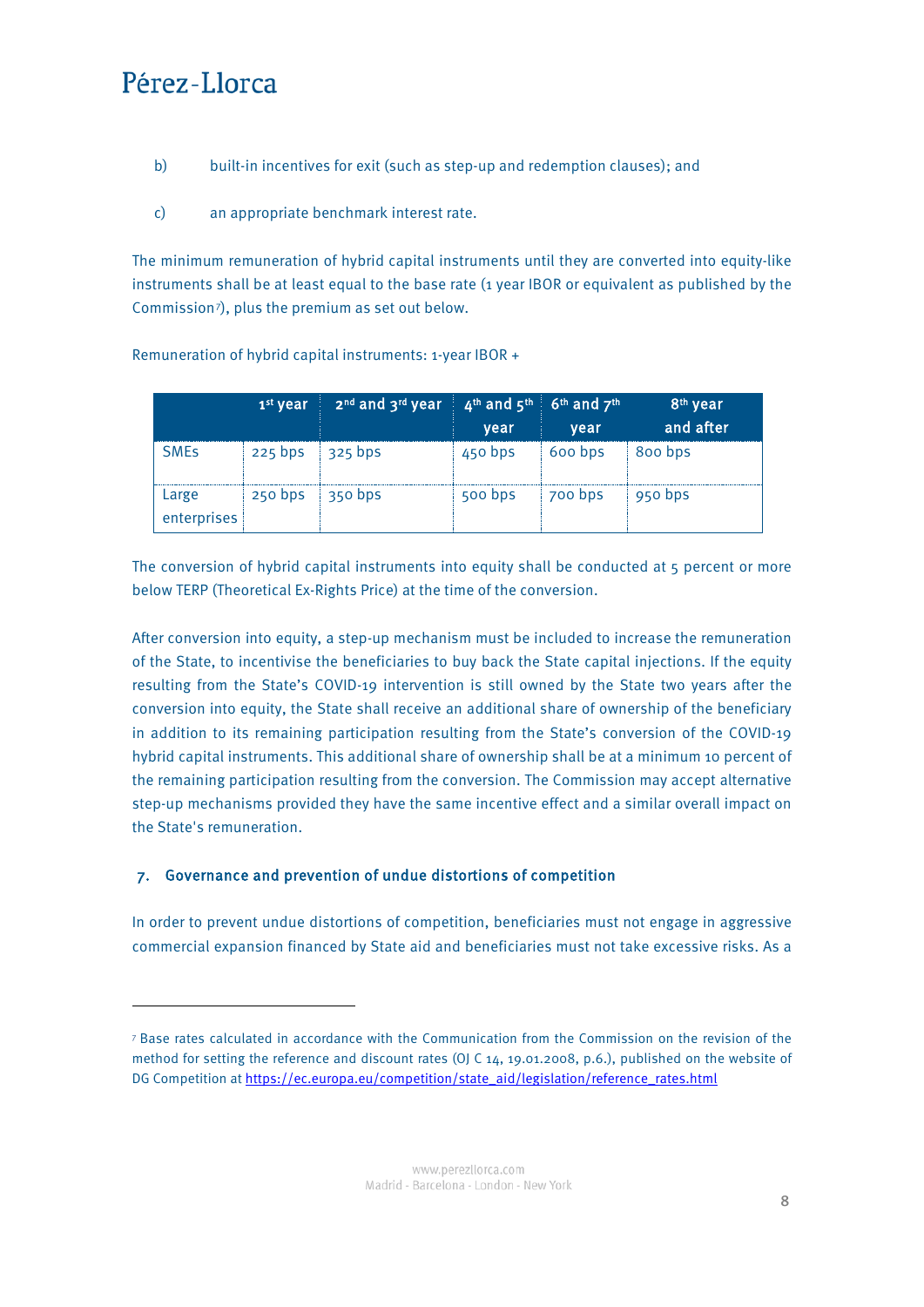<span id="page-8-0"></span>general principle, the smaller the equity stake of the Member State and the higher the remuneration, the less there is a need for safeguards.

If the beneficiary of a COVID-19 recapitalisation measure above EUR 250 million is an undertaking with significant market power on at least one of the relevant markets in which it operates, Member States must propose additional measures to preserve effective competition in those markets.

Beneficiaries receiving COVID-19 recapitalisation measures are prohibited from advertising it for commercial purposes.

As long as at least 75% of the COVID-19 recapitalisation measures have not been redeemed, beneficiaries other than SMEs shall be prevented from acquiring a more than 10% stake in competitors or other operators in the same line of business, including upstream and downstream operations, although there are some exceptions.

State aid shall not be used to cross-subsidise economic activities of integrated undertakings that were already in economic difficulties on 31 December 2019. A clear account separation shall be put in place in integrated companies to ensure that the recapitalisation measure does not benefit those activities.

As long as the COVID-19 recapitalisation measures have not been fully redeemed, beneficiaries cannot make dividend payments, nor non-mandatory coupon payments, nor buy back shares, other than in relation to the State.

As long as at least 75% of the COVID-19 recapitalisation measures has not been redeemed, the remuneration of each member of the beneficiaries' management must not go beyond the fixed part of his/her remuneration on 31 December 2019. For persons becoming members of the management on or after the recapitalisation, the applicable limit is the lowest fixed remuneration of any of the members of the management on 31 December 2019. Under no circumstances shall bonuses, other variable or comparable remuneration elements be paid.

#### 8. Exit strategy of the State and reporting obligations

Beneficiaries other than SMEs that have received a COVID-19 recapitalisation of more than 25% of equity at the moment of intervention must demonstrate a credible exit strategy for the participation of the Member State, unless the State's intervention is reduced below the level of 25% of equity within 12 months from the date of the granting of the aid.

The exit strategy shall lay out:

a) the plan of the beneficiary on the continuation of its activity and the use of the funds invested by the State, including a payment schedule of the remuneration and of the